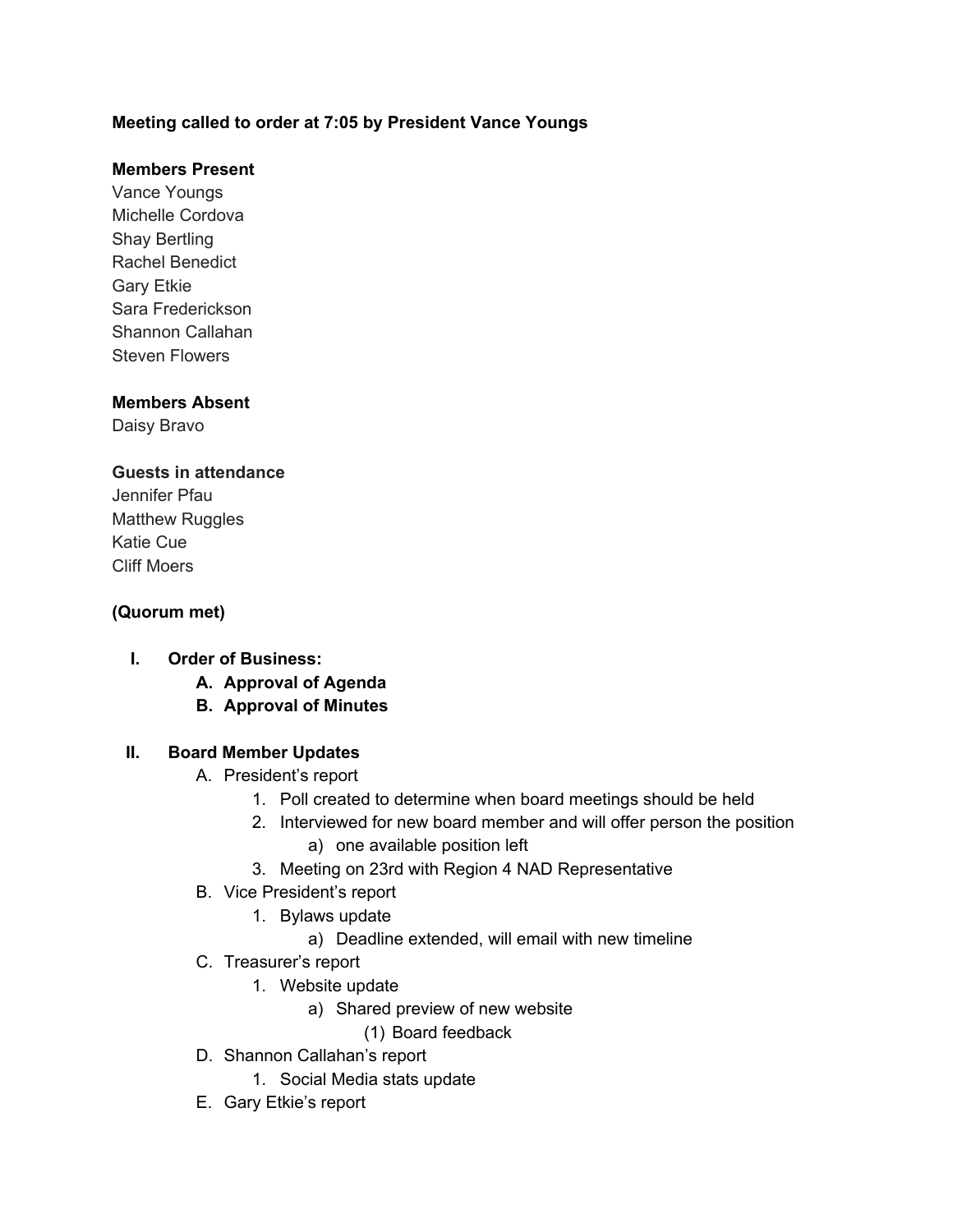- 1. Oktoberfest Update
- F. Rachel Benedict's report
	- 1. NAD Council Of Representatives (COR) update
- G. Sara Frederickson's report
	- 1. Sent out open letter about interpreters/captioning, no response but seems action taken behind the scenes
		- a) JeffCo featured interpreter on news but not satisfied, feedback given

# **III. Unfinished Business**

A. None

# **IV. New business**

- A. Rachel makes a motion to select two representatives for COR
	- 1. Shannon seconds
	- 2. Per bylaws, President Vance is already a representative
	- 3. Rachel nominates Shannon Callahan to be second representative a) Shannon accepts
	- 4. Shannon nominates Gary Etkie
		- a) Gary declines the nomination
	- 5. All in favor of Shannon being second representative for NAD's COR
- B. Cliff Moers is invited to join the meeting as a representative from CCDHHDB
	- 1. Proposes a partnership between CCDHHDB and CAD
		- a) CAD to provide ASL translation service for CCDHHDB's monthly Newsletter(s) (including their EHDI newsletter)
			- (1) \$1,500 per month funding comes from EHDI grant from government
			- (2) Ideally, start August until June 30th, 2021
		- 2. Discussion regarding the proposal
			- a) Shay moves to accept the proposal for a partnership between CCDHHDB and CAD
				- (1) Shannon seconds
					- (a) No objections, all in favor
				- (2) Action: Create committee and timeline, contact Rachel to express interest in being on committee?

# **V. Discussion**

- A. Image description needed for all social media posts
	- 1. SC suggests creating standard of procedure for future CAD board
- B. Sara offended by use of term, "hearing impaired", by Governor Polis and wants to follow up
- C. How to better support Deaf parents of KODA via monthly Zoom meetings